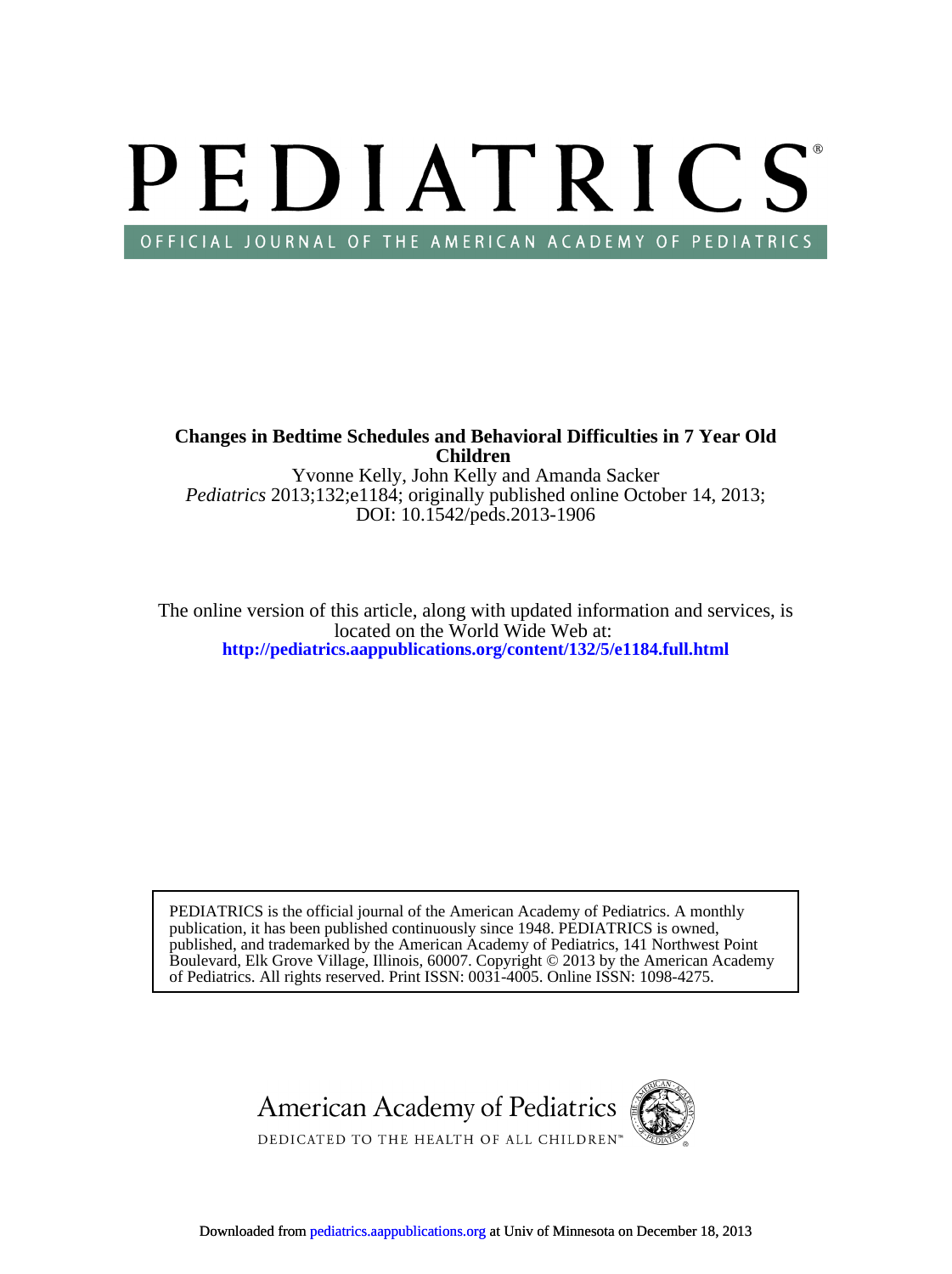# Changes in Bedtime Schedules and Behavioral Difficulties in 7 Year Old Children

WHAT'S KNOWN ON THIS SUBJECT: Links between clinically diagnosed sleep problems and adverse behavioral outcomes are well documented. However, in nonclinical populations, causal links between disrupted sleep and the development of behavioral difficulties are far from clear.

WHAT THIS STUDY ADDS: Seven-year-old children with nonregular bedtimes had more behavioral difficulties than children who had regular bedtimes. There were clear dose– response relationships, and the effects of not having regular bedtimes appeared to be reversible.

# abstract

**OBJECTIVES:** Causal links between disrupted sleep and behavioral problems in nonclinical populations are far from clear. Research questions were as follows: Are bedtime schedules associated with behavioral difficulties? Do effects of bedtime schedules on behavior build up over early childhood? Are changes in bedtime schedules linked to changes in behavior?

METHODS: Data from 10 230 7-year-olds from the UK Millennium Cohort Study, with bedtime data collected at 3, 5, and 7 years, and behavioral difficulties scores as rated by mothers and teachers were analyzed.

**RESULTS:** Children with nonregular bedtimes had more behavioral difficulties. There was an incremental worsening in behavioral scores as exposure through early childhood to not having regular bedtimes increased: mother rated (nonregular any 1 age,  $\beta$  = 0.53; nonregular any 2 ages,  $\beta$  = 1.04; nonregular all 3 ages,  $\beta$  = 2.10,  $P < .001$ ) and teacher rated ( $\beta$  = 0.22,  $\beta$  = 0.73,  $\beta$  = 1.85, P < .001). Difference in differences analysis showed that for children who changed from nonregular to regular bedtimes there were clear nontrivial, statistically significant improvements in behavioral scores: A change between age 3 and 7 corresponded to a difference of  $\beta = -0.63$ , and a change between age 5 and 7 corresponded to a difference of  $\beta = -1.02$ ). For children who changed from regular to nonregular bedtimes between ages 5 and 7 there was a statistically significant worsening in scores,  $\beta = 0.42$ .

**CONCLUSIONS:** Having regular bedtimes during early childhood is an important influence on children's behavior. There are clear opportunities for interventions aimed at supporting family routines that could have important impacts on health throughout life. Pediatrics 2013;132:e1184– e1193

AUTHORS: Yvonne Kelly, PhD, John Kelly, BEng, and Amanda Sacker, PhD

Department of Epidemiology and Public Health, University College London, England

#### KEY WORDS

child behavior, sleep, Millennium Cohort Study, International Centre for Lifecourse Studies in Society and Health

#### ABBREVIATIONS

A/AS—advanced/advanced supplementary CI—confidence interval GCSE—General Certificate of Secondary Education MCS—The Millennium Cohort Study SDQ—Strengths and Difficulties Questionnaire

Prof Kelly conceptualized and designed the study and drafted the initial manuscript; Mr Kelly provided input on analytical strategy, carried out the initial analyses, and reviewed and revised the manuscript; Prof Sacker provided analytical support and reviewed and revised the manuscript; and all authors approved the final manuscript as submitted.

www.pediatrics.org/cgi/doi/10.1542/peds.2013-1906

doi:10.1542/peds.2013-1906

Accepted for publication Aug 13, 2013

Address correspondence to Yvonne Kelly, PhD, Department of Epidemiology and Public Health, University College London, 1-19 Torrington Place, London, WC1E 6BT, UK. E-mail: [y.kelly@ucl.ac.uk](mailto:y.kelly@ucl.ac.uk)

PEDIATRICS (ISSN Numbers: Print, 0031-4005; Online, 1098-4275).

Copyright © 2013 by the American Academy of Pediatrics

FINANCIAL DISCLOSURE: The authors have indicated they have no financial relationships relevant to this article to disclose.

FUNDING: This work was supported by a grant from the UK Economic and Social Research Council ES/J019119/1. The funders had no role in the interpretation of these data or the writing of this article.

POTENTIAL CONFLICT OF INTEREST: The authors have indicated they have no potential conflicts of interest to disclose.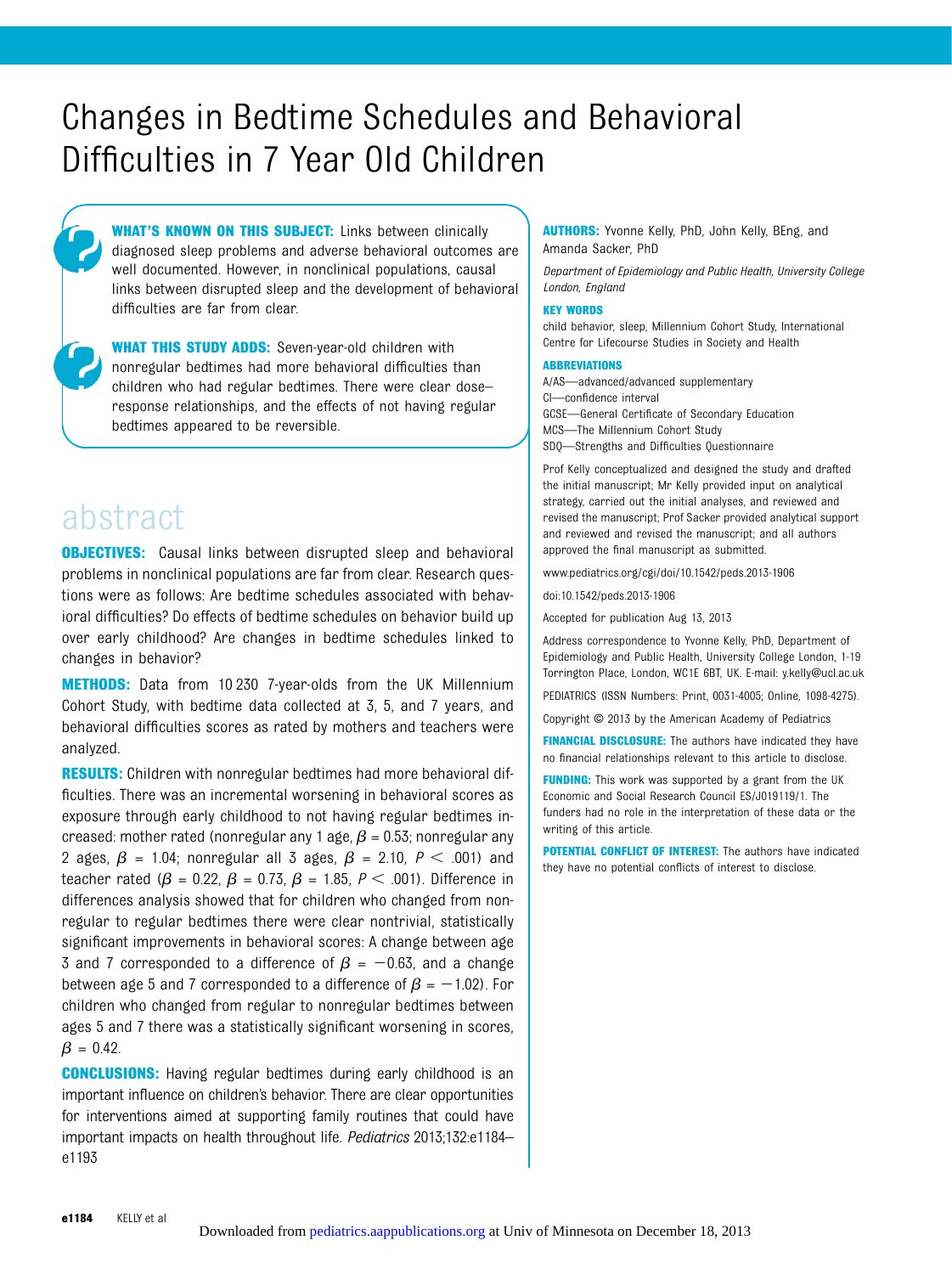Early child health and development have profound influences on health and well-being across the life course. Identifying putative causal factors that are amenable to change has the potential to improve population health. Children develop in complex environments with proximal influences including family routines and nurturing activities located in broader social contexts.1,2 Sleep schedules in childhood are part of family life that are shaped by multiple biological and social influences. Lack of sleep and erratic sleep schedules have been proposed as potential stressors that have physiologic and psychological consequences.3–<sup>6</sup> The links between clinically diagnosed sleep problems and adverse behavioral outcomes is well documented.7 However, in nonclinical populations, causal links between disrupted sleep and the development of behavioral difficulties are far from clear: Is it behavioral problems themselves that lead to disrupted sleep, or do sleep disruptions lead to behavioral problems? If causal links are apparent, there are clear opportunities for interventions.

Much of the previous work in this area has been cross-sectional or has not taken account of factors that might confound the association between sleep and behavioral difficulties. 8-12 Some studies have involved in-depth investigations using diary methods and actigraphy to monitor sleep, 13-15 but the generalizability of these findings from highly selective study samples is questionable. Only a couple of studies<sup>16,17</sup> have considered these relationships longitudinally, and a recent review article7 highlighted the need for large-scale population-based studies to look at the links between sleep and behavior prospectively.

Inthis article we addto what is known by examining data from a large, nationally representative prospective

population-based cohort study to see whether and how bedtimes through early childhood relate to markers of child behavior at 7 years of age. We address the following research questions:

- 1. Are bedtime schedules associated with behavioral difficulties?
- 2. Do the effects of bedtime schedules build up over early childhood?
- 3. Are changes in bedtime schedules linked to changes in children's behavior?

#### METHODS

#### The Millennium Cohort Study

The Millennium Cohort Study (MCS) is a nationally representative longitudinal study of infants born in the United Kingdom. The sample was drawn from births in the United Kingdom between September 2000 and January 2002. The survey design, recruitment process, and fieldwork have been described in detail elsewhere ([www.cls.ioe.ac.uk/](http://www.cls.ioe.ac.uk/shared/get-file.ashx?id=409&tnqh_x0026;itemtype=document) shared/get-fi[le.ashx?id=409&itemtype=](http://www.cls.ioe.ac.uk/shared/get-file.ashx?id=409&tnqh_x0026;itemtype=document) [document\)](http://www.cls.ioe.ac.uk/shared/get-file.ashx?id=409&tnqh_x0026;itemtype=document). The first 4 sweeps of the survey involved home visits by interviewers when cohort members were aged 9 months and 3, 5, and 7 years. During structured interviews questions were asked about socioeconomic circumstances, demographic characteristics, home learning, family routines including bedtimes, and psychosocial environment. Ethical approval for the MCS was gained from the relevant ethics committees, and parents gave informed consent before interviews took place.

#### Bedtimes

When cohort members were aged 3, 5, and 7 years the mother was asked, "On weekdays during term-time, does your child go to bed at a regular time?" (response categories were always, usually, sometimes, and never). Questions were not aske[d about bedtimes on weekends](http://pediatrics.aappublications.org/). A binary variable was created to denote whethera cohort member had a regular bedtime (always or usually vs sometimes or never). Not having a regular bedtime was most common at age 3 (19.5%) compared with ages 5 and 7 (9.1% and 8.2%, respectively).

For cohort members with regular bedtimes we created bedtime categories, using responses to the question (asked at ages 5 and 7 years only), "What time is that on a weekday (during term-time)?" At age 7 these were distributed as follows: before 7:30 (10.5%), 7:30 to 7:59 (24.2%), 8:00 to 8:29 (34.1%), 8:30 to 8:59 (13.9%), and 9:00 or later (9.1%).

#### Behavioral Difficulties

When cohort members were aged 7, mothers and teachers were asked to complete the Strengths and Difficulties Questionnaire (SDQ), age 4 to 15 years version [\(www.sdqinfo.com\)](http://www.sdqinfo.com). The SDQ is a validated tool that has been shown to compare favorably with other measures for identifying behavioral difficulties.18,19 The SDQ asks questions about 5 domains of social and emotional behavior, namely conduct problems, hyperactivity, emotional symptoms, peer problems, and prosocial behavior. Scores from the first 4 domains are summed to construct a total difficulties score. Total difficulties scores were analyzed as continuous variables, with higher values indicating worse behavior. Mothers also completed the SDQ when their children were aged 3 and 5.

#### Data Analysis

Data were analyzed by using Stata version 11.2 (Stata Corp, College Station, TX). Data were weighted and analyzed by using survey methods that take account of the stratified and clustered sample design and the unequal probability of being sampled. Cross-sectional and longitudinal cumulative associations between markers of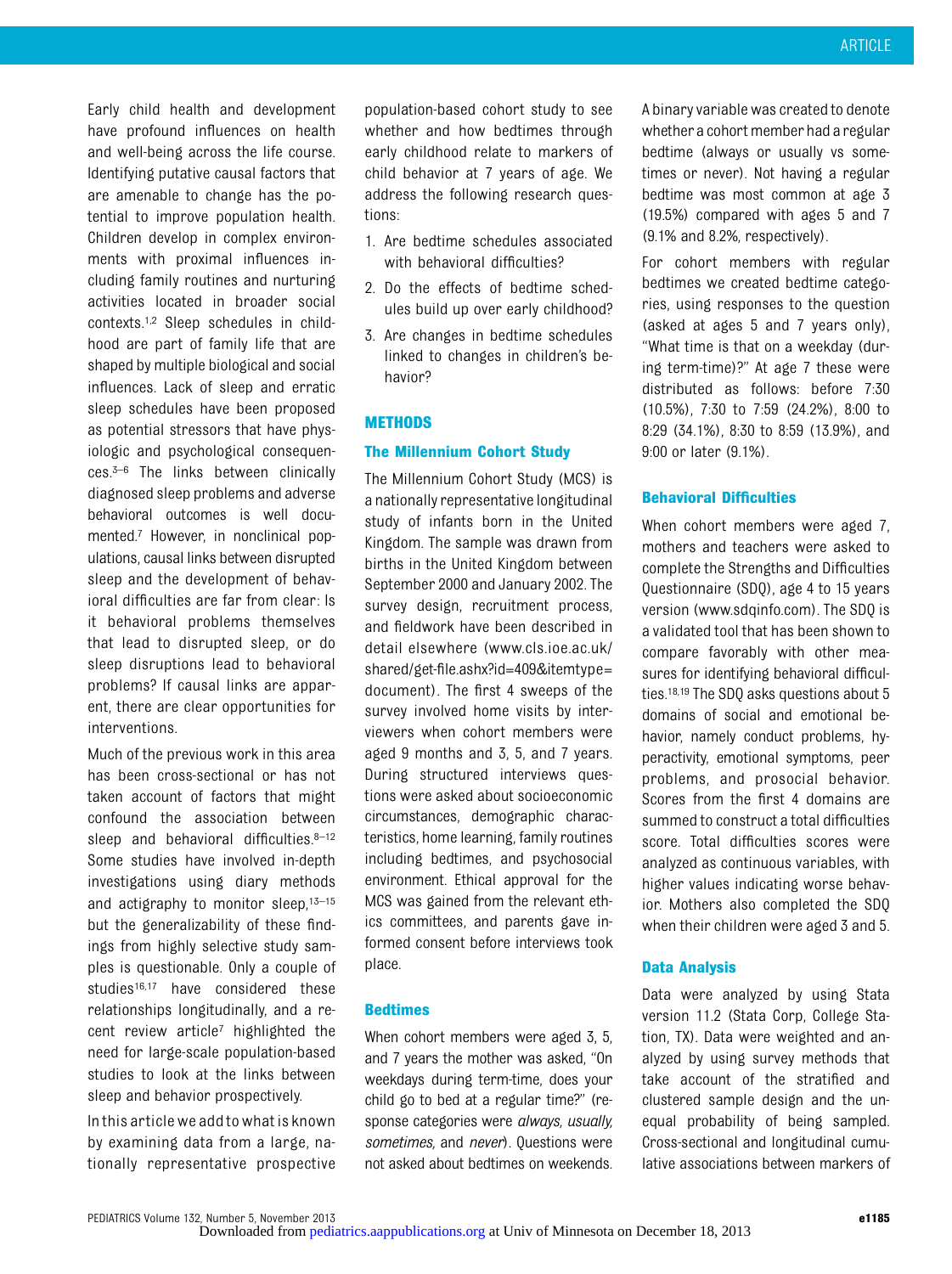bedtime schedules and behavioral difficulties were conducted by using linear regression models.

To assess the impact of change in the regularity of bedtimes through childhood we performed a difference in differences analysis,20 using data on behavioral difficulties as reported by mothers at cohort member ages 3, 5, and 7 years. This method takes account of observed reductions in behavioral difficulties scores as children get older. The change in behavior score for children who experience a change in bedtime routine (treatment group) is adjusted to take account of the reduction in the group not subject to a change in bedtime routine (the control group). The underlying assumption is that the reduction in scores in the control group is an adequate proxy for the reduction that would have occurred in the treatment group without a change in bedtime routines. Thus, this method takes into account the temporal changes in behavioral scores that would be overestimated if simple differences were calculated; that is, it gives an estimate of the effect of changing bedtime regularity net of expected changes in behavioral scores.

#### Study Sample

We used data for singleton-born cohort members for whom information was collected on bedtimes at ages 3, 5, or 7 years, and with data on motherreported behavioral difficulties,  $n =$ 11 544. Teacher-rated behavioral difficulties scores were available for a subsample of children,  $n = 7641$ . We excluded from our analysis cohort members who were reported to have attention-deficit/hyperactivity disorder, autism, or Asperger syndrome ( $n = 268$ ). Missing data on variables included in cross-sectional and cumulative models reduced the sample size available for mother-rated difficulties to  $n = 10230$ 

(88.6%) and teacher-rated difficulties to  $n = 6757 (88.4\%).$ 

A slightly smaller sample of children was included in the difference in differences analyses; of those with nonregular bedtimes at age 3, 80.3% (1509/ 1878) changed to have regular bedtimes by age 7, and of those with nonregular bedtimes at age 5, 65.9% (617/ 936) had regular bedtimes by age 7; of those with regular bedtimes at age 3, 5.7% (458/7979) had nonregular bedtimes by age 7, and 5.9% (538/9158) of 5 year-oldswith regular bedtimes changed to have nonregular bedtimes by age 7.

#### Who Participated?

Compared with families who were lost to follow-up or did not participate in all MCS sweeps, the study sample was more socially advantaged: Parents had higher incomes and educational qualifications and were more likely to be employed in professional and managerial occupations (Appendix 1).

#### Analytical Approach

We hypothesized that a range of factors confounded the association between bedtimes and markers of behavioral difficulties.

Model A adjusts for the age and gender of the child; model B additionally adjusts for confounders. In presented models we retained confounders that, in bivariate analysis, were statistically related both to reported bedtimes and to behavioral difficulties scores at the 10% ( $P < .10$ ) level.

Confounders were mother's age in years; birth order (first or later born); family income (£52 000 or more, £31 200–£51 999, £20 800–£31 199, £10 400–£20 799, less than £10 400, not known); highest parental qualification (higher degree, first degree or diploma, advanced/advanced supplementary [A/AS] levels, General Certificate of Secondary Education [GCSE] grades A–C, GCSE grades D–G, other or overseas, none); mother's psychological distress (assessed by the Kessler-6 questionnaire);21 discipline strategies score, a composite of 7 items taken from the Conflict Tactics Scale,<sup>22</sup>  $\alpha$  = 0.65 (mothers were asked how often do you [never, rarely, sometimes (once per month), often (once or more per week), daily] do the following when child is "naughty": ignore, smack, shout, send to bedroom or naughty chair, take away treats, tell off, bribe); mother often irritated with child (yes or no); mother's selfrated parenting competence (better than average vs average or below average); whether breastfed (yes or no); skips breakfast (yes or no); daily activities such as help with reading (yes or no), help with math (yes or no), help with writing (yes or no); hours spent watching TV (less than 1 hour, 1 hour to under 3 hours, 3 hours or more); hours spent using computer (less than 1 hour, 1 hour to under 3 hours, 3 hours or more); parental employment (2 parent, both employed; mother only, father only, neither employed; one parent employed, not employed); whether parents felt they had enough time with child (more than

TABLE 1 Behavioral Difficulty Scores, Mean (95% confidence interval [CI]), by Weekday Bedtimes at Age 7

|               | Mean (CI) Total Difficulties Score |                     |  |  |  |
|---------------|------------------------------------|---------------------|--|--|--|
|               | Mother Report                      | Teacher Report      |  |  |  |
| Before 7:30   | 6.93 (6.51 to 7.34)                | 5.88 (5.41 to 6.34) |  |  |  |
| $7:30 - 7:59$ | 6.49 (6.25 to 6.74)                | 5.46 (5.15 to 5.76) |  |  |  |
| $8:00 - 8:29$ | 6.62 (6.41 to 6.84)                | 5.60 (5.33 to 5.87) |  |  |  |
| $8:30 - 8:59$ | 6.33 (6.06 to 6.60)                | 5.12 (4.79 to 5.45) |  |  |  |
| 9:00 or later | 7.42 (7.01 to 7.82)                | 5.75 (5.24 to 6.26) |  |  |  |
| Not regular   | 8.47 (8.01 to 8.92)                | 6.86 (6.25 to 7.46) |  |  |  |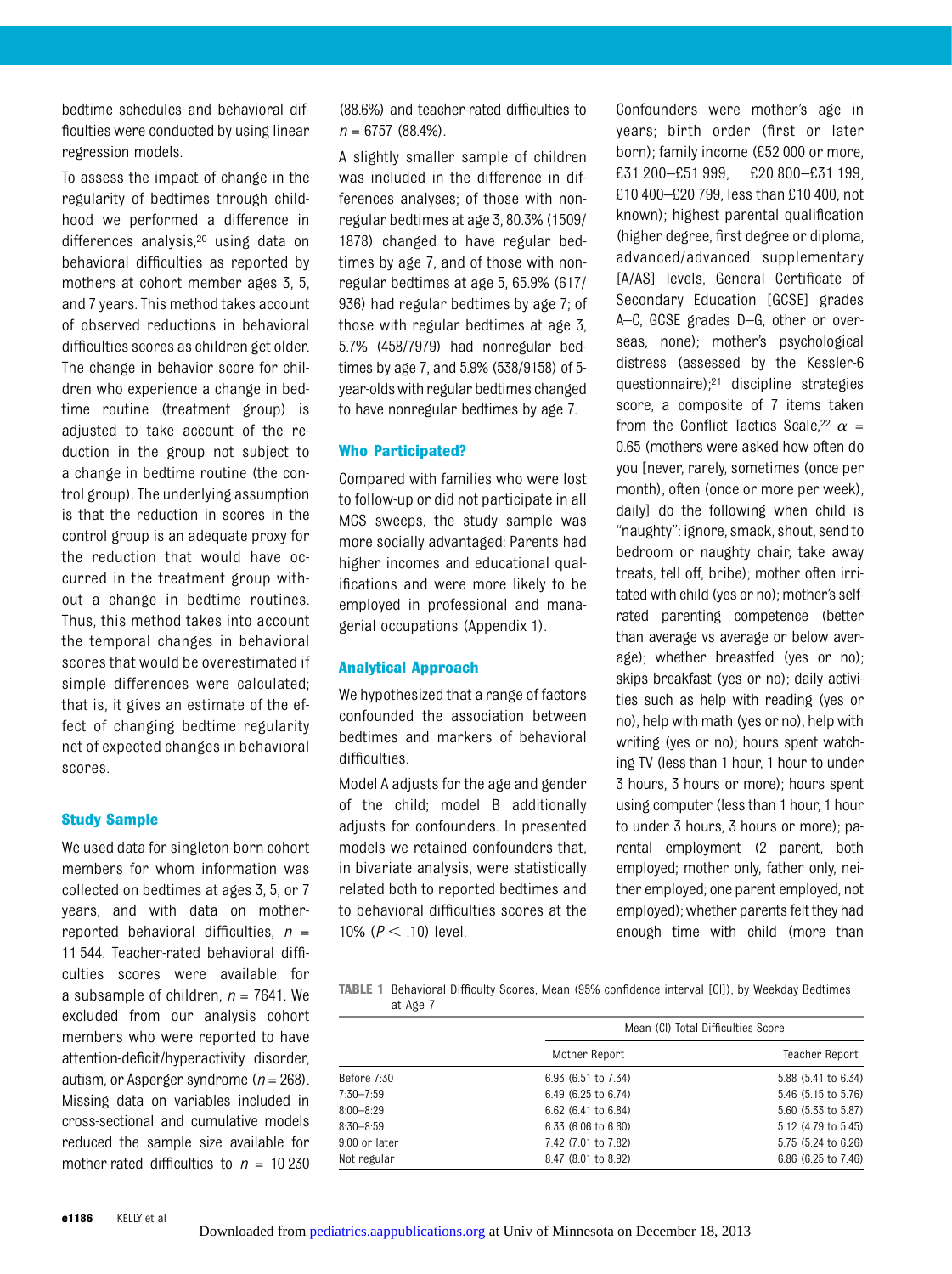enough, just enough, not quite enough, nowhere near enough); child attends breakfast club; any other child care used; reading stories to child daily; having rules about time spent watching TV; overcrowding  $\leq 1$  room per person); child wets bed (yes or no); child's sleep disturbed by wheezing; having a TV in bedroom (yes or no).

#### RESULTS

Children without regular bedtimes and those with later bedtimes (9 PM or later) had more socially disadvantaged profiles (Appendix 2). For example, they were more likely to be from the poorest homes, have parents without degreelevel qualifications, and have mothers with poorer mental health. Patterns of parental employment and whether parents felt they had enough time with their children did not vary much across bedtime categories. Children with late and nonregular bedtimes were more likely to have unfavorable routines, such as skipping breakfast, not being read to daily, having a TV in their bedroom, and spending more time  $(>= 3$ hours/day) watching TV compared with children with earlier bedtimes.

# Are Bedtimes Related to Behavioral Difficulties?

Mean mother-rated behavioral difficulties scores were higher for children with late (after 9 PM) bedtimes than for

children in the reference category (7.42 vs 6.62). Higher mean motherand teacher-rated scores were seen for children with nonregular bedtimes (8.47 and 6.86, respectively) (Table 1). Further examination of the behavior subscales indicated that differences were not specific to any particular domain (Appendix 3). In multivariate analyses, differences in mother-rated behavioral scores for children with late bedtimes were attenuated and lost statistical significance. For children with nonregular bedtimes differences in behavioral scores were attenuated in multivariate models but retained statistical significance (mother rated,  $\beta$  = 0.72, and teacher rated,  $\beta$  = 0.75) (Table 2).

# Does the Effect of Nonregular Bedtimes Build Up Throughout Early Childhood?

A clear dose–response pattern was apparent: In fully adjusted models, compared with children who always had regular bedtimes, there was an incremental worsening in scores corresponding to an increase in the number of times children did not have regular bedtimes as rated by mothers (nonregular any 1 age,  $\beta$  = 0.53; nonregular any 2 ages,  $\beta$  = 1.04; nonregular all 3 ages,  $\beta$  = 2.10,  $P < .001$ ) and teachers (nonregular any 1 age,  $\beta$  = 0.22; nonregular any 2 ages,  $\beta$  = 0.73; nonregular all 3 ages,  $\beta$  = 1.85,  $P < .001$ ) (Table 3).

# When the Regularity of Bedtime Changes, Does Behavior Change Too?

Difference in differences analysis showed that for children who went from having nonregular bedtimes at age 3 to having regular bedtimes by age 7, there was animprovement in behavior scores  $(\beta = -0.63, P = .032)$ . A larger effect size was detected for children who went from not having a regular bedtime at age 5 to having a regular bedtime by age 7 ( $\beta = -1.02$ ,  $P = .005$ ). Evidence for the reverse effect was weaker as children who changed from having a regular bedtime at age 3 to not having a regular bedtime by age 7 had only slightly and statistically nonsignificant worse scores ( $\beta$  = 0.10, P = .684). There was a marked worsening in scores for children who changed from having a regular bedtime at age 5 to having a nonregular bedtime by age 7, and this was statistically significant  $(\beta = 0.42, P = .036)$  (Fig 1).

#### **DISCUSSION**

We found that 7-year-old children with nonregular bedtimes had more behavioral difficulties than children who had regular bedtimes. There was a clear dose–response pattern with incremental worsening in behavioral scores as exposure throughout early childhood to not having a regular bedtime increased. For children who

|                     |      | Mother Report              |                            |      | Teacher Report             |                            |  |  |
|---------------------|------|----------------------------|----------------------------|------|----------------------------|----------------------------|--|--|
|                     | n    | Model A                    | Model B                    | n    | Model A                    | Model B                    |  |  |
| Before 7:30         | 896  | $0.42$ ( $-0.03$ to 0.87)  | $-0.22$ ( $-0.60$ to 0.16) | 587  | $0.52$ (-0.02 to 1.05)     | $0.07$ (-0.45 to 0.58)     |  |  |
| $7:30 - 7:59$       | 2158 | $-0.07$ ( $-0.37$ to 0.24) | $-0.10$ ( $-0.33$ to 0.13) | 1470 | $-0.06$ ( $-0.51$ to 0.38) | $-0.03$ ( $-0.47$ to 0.40) |  |  |
| $8:00 - 8:29$ (ref) | 3506 |                            |                            | 2373 |                            |                            |  |  |
| $8:30 - 8:59$       | 1653 | $-0.29$ ( $-0.63$ to 0.05) | $-0.28$ ( $-0.58$ to 0.03) | 1073 | $-0.45$ (-0.84 to -0.05)*  | $-0.50$ (-0.88 to -0.12)*  |  |  |
| 9:00 or later       | 1143 | $0.85$ (0.37 to 1.34)***   | $0.25$ (-0.15 to 0.66)     | 694  | $0.15$ (-0.41 to 0.70)     | $-0.19$ ( $-0.75$ to 0.37) |  |  |
| Not regular         | 874  | 1.99 (1.50 to 2.47)***     | $0.72$ (0.34 to 1.10)***   | 560  | 1.39 (0.70 to 2.06)***     | $0.75$ (0.15 to 1.35)*     |  |  |

Model A adjusts for child's age and gender. Model B additionally adjusts for mother's age in years, birth order, family income, highest parental qualification, mother's psychological distress, discipline strategies, mother often irritated with child, mother's parenting competence, breastfed, skips breakfast, helped with reading, helped with math, helped with writing, TV hours per weekday, computer hours per weekday, parental employment, mother's view of amount of time with child, father's view of amount of time with child, child attends breakfast club, any other child care, child read to, TV time rules, overcrowding, child wets bed, child's sleep disturbed by wheezing, TV in bedroom.

 $*$   $P < .05$ . \*\*\*  $P < 0.01$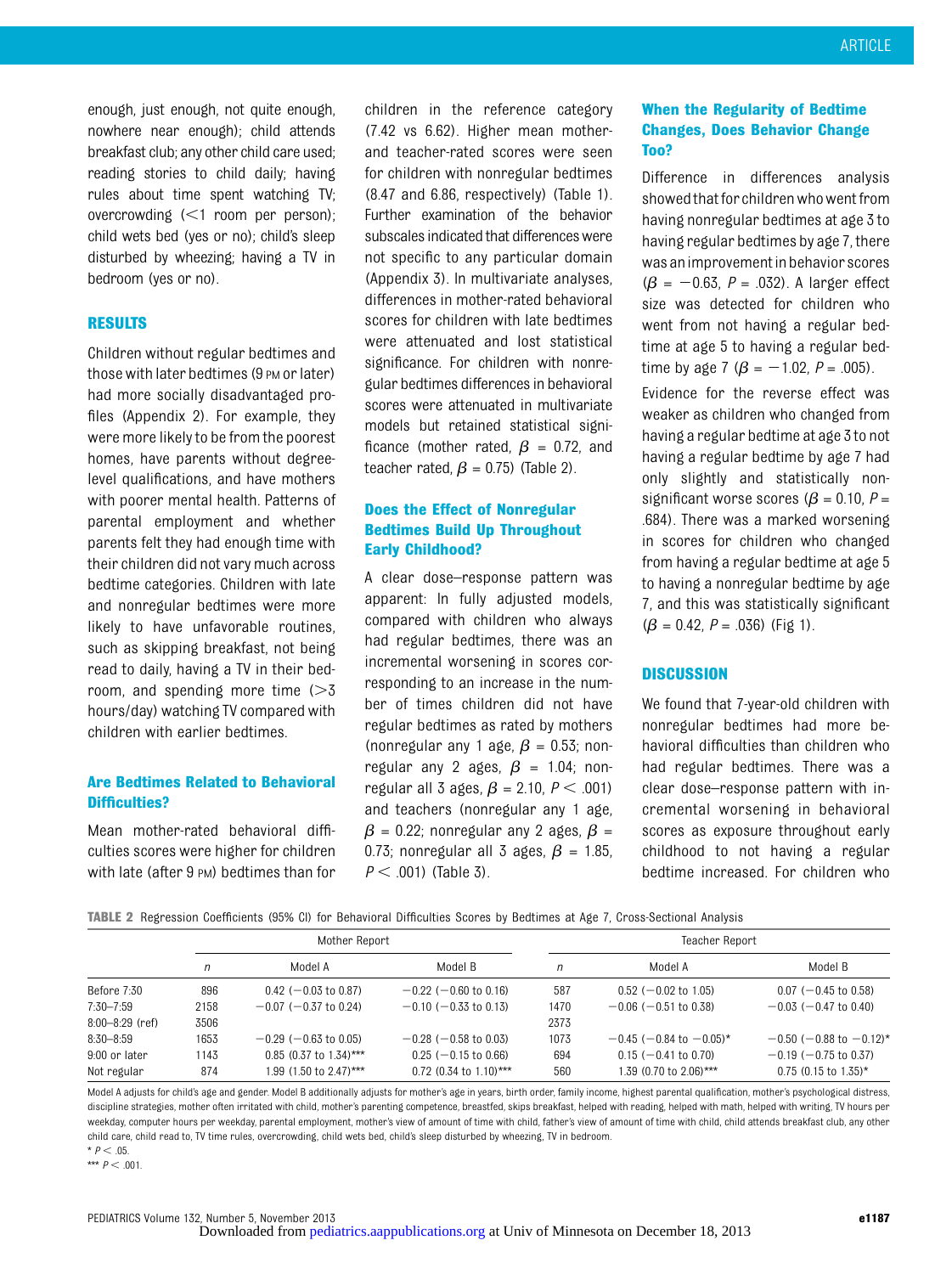TABLE 3 Regression Coefficients (95% CI) for Behavioral Difficulties Scores at Age 7, by Nonregular Bedtimes Throughout Early Childhood, Cumulative Effects

|                         |      | Mother Report          |                          |      | Teacher Report                    |                        |
|-------------------------|------|------------------------|--------------------------|------|-----------------------------------|------------------------|
|                         | n    | Model A                | Model B                  | n    | Model A                           | Model B                |
| Always regular (ref)    | 7439 |                        |                          | 5003 |                                   |                        |
| Not regular, any 1 age  | 1961 | 1.41 (1.10 to 1.72)*** | $0.53$ (0.26 to 0.80)*** | 1235 | $0.77$ (0.36 to 1.18)***          | $0.22$ (-0.15 to 0.59) |
| Not regular, any 2 ages | 626  | 2.70 (2.12 to 3.28)*** | 1.04 (0.55 to 1.53)***   | 389  | 1.48 (0.79 to 2.18)***            | $0.73$ (0.07 to 1.38)* |
| Not regular, all 3 ages | 204  | 3.53 (2.56 to 4.51)*** | 2.10 (1.29 to 2.92)***   | 130  | 2.61 $(1.29 \text{ to } .94)$ *** | 1.85 (0.61 to 3.08)    |
| P                       |      | < 0.01                 | < 0.01                   |      | < 0.01                            | < 0.01                 |

Model A adjusts for child's age and gender. Model B additionally adjusts for mother's age in years, birth order, family income, highest parental qualification, mother's psychological distress, discipline strategies, mother often irritated with child, mother's parenting competence, breastfed, skips breakfast, helped with reading, helped with math, helped with writing, TV hours per weekday, computer hours per weekday, parental employment, mother's view of amount of time with child, father's view of amount of time with child, child attends breakfast club, any other child care, child read to, TV time rules, overcrowding, child wets bed, child's sleep disturbed by wheezing, TV in bedroom.

 $*$   $P < 0.5$ \*\*\*  $P < .001$ .

regular bedtimes.

changed from not having to having regular bedtimes, there were clear improvements in behavioral scores. There was weaker evidence for a worsening in behavior for children who

changed from having to not having

Using data from a large nationally representative prospective populationbased study, we assessed relationships between markers of bedtimes and multi-informant measures of behavioral difficulties while taking account of a variety of family factors. Our findings suggest causal links by virtue of satisfying certain criteria. There was

a clear dose–response pattern; for example, for mother-rated difficulties there was a doubling in the magnitude of effect for each increase in exposure to nonregular bedtimes. The effect of having a nonregular bedtime appears to be reversible: For children who changed from not having to having regular bedtimes, there were improvements in behavioral scores, and for children who changed from having to not having regular bedtimes, there is some evidence for a worsening in behavior. The size of the effect was nontrivial. Meaningful clinical differences were calculated: It was estimated that



FIGURE 1

Effects of changes in the regularity of bedtimes on behavioral difficulties scores, difference in differences. Error bars represent 95% confidence intervals.

a 0.9-point difference in behavioral scores would correspond to a small meaningful difference and that a 2.3 point difference would correspond to a moderate meaningful difference;<sup>23</sup> additionally, a 1-point difference in behavioral difficulties scores has been shown elsewhere to predict clinically diagnosed problems.24 Thus, our results suggest that the differences detected have both clinical and statistical significance; that is, we observe approximately a 2-point difference in behavioral scores for children having nonregular bedtimes throughout early childhood and a 1-point improvement in scores for those who change from nonregular to regular bedtimes between the ages of 5 and 7.

Survey attrition is a common feature of longitudinal studies. For this analysis missing data were apparent for ∼12% of the sample, and survey weights were used to take account of loss to followup, so our results can be generalized to the population. Another strength was the method used to assess change in the consistent nature of bedtime schedules, because the difference in differences approach reduces the likelihood of bias and residual confounding. A limitation was that direct data on sleep quantity and quality were not available. Data on bedtimes were reported by mothers and therefore could be prone to recall problems or perception bias, which may be influenced by particular experiences and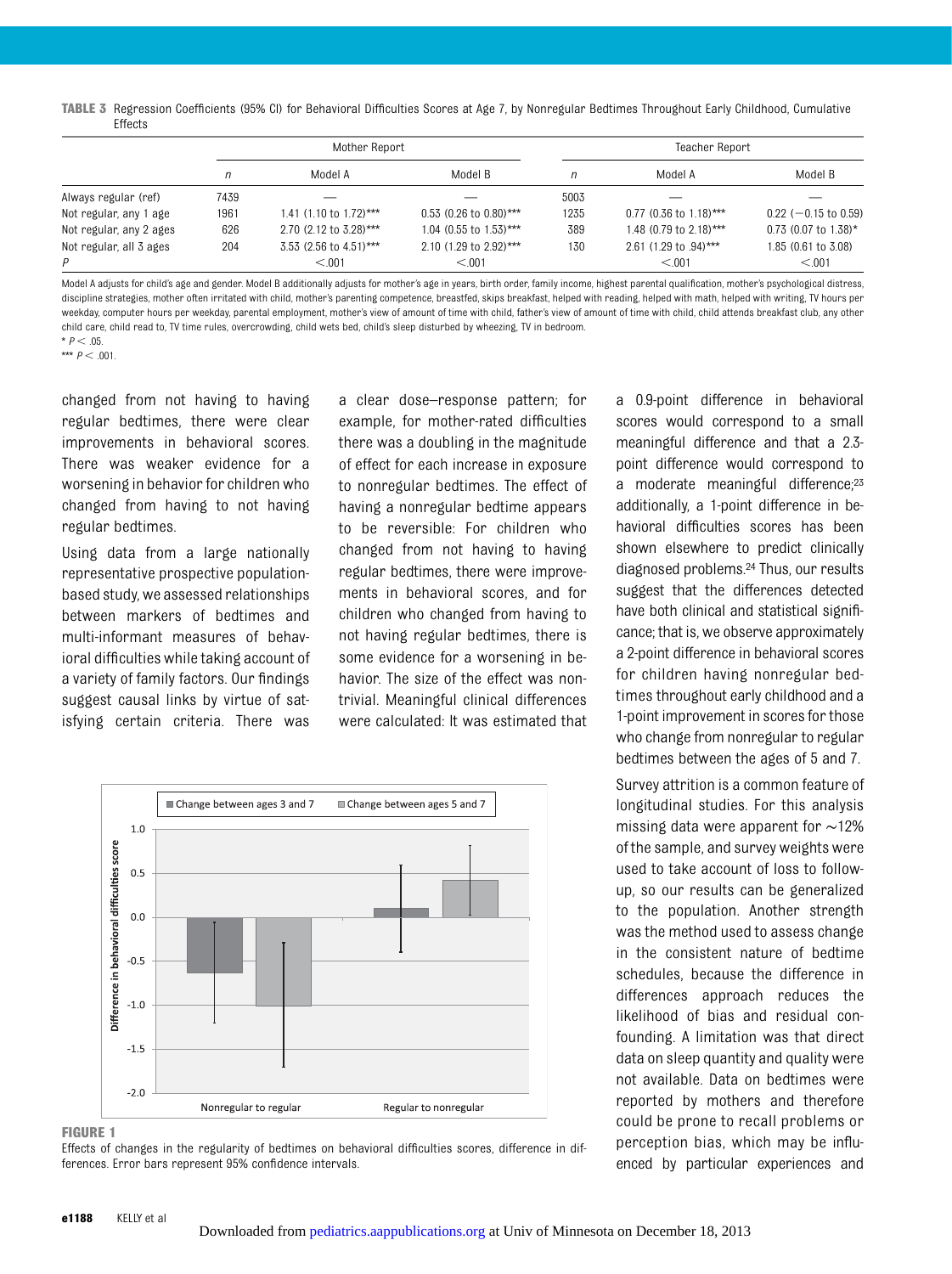expectations. However, previous studies have shown reasonable agreement between reported bedtimes and estimated sleep time using actigraphy.25,26

Our findings are consistent with reports from  $cross-sectional$  studies $8-12$  and a couple of longitudinal<sup>16,17</sup> and experimental studies<sup>27,28</sup> which suggested that disruptions to sleep are linked to behavioral difficulties in children. In keeping with previous studies, <sup>26, 29–31</sup> other markers of the family milieu that we know are important predictors of early child development,<sup>2</sup> including mother's mental health and daily routines (eg, skipping breakfast, reading to or with child, having a TV in the bedroom, and the amount of TV watched), were all strongly correlated with not having a regular bedtime. We found that statistical adjustment for these factors attenuated associations, so our results suggest that having a regular bedtime is important alongside other aspects of family routines.

Not having a regular bedtime might affect children's behavior in two ways: via disruptions to circadian rhythms, which are slow to adapt to changes in daily schedules,<sup>5</sup> and via sleep deprivation and associated effects on homeostasis and brain maturation, because sleep is

thought to be important in the maturation of anterior regions of the brain that are involved in the regulation of behaviors.3,32 Inconsistent bedtimes do not necessarily equate to short sleep duration, although studies do suggest links between these parameters of sleep.<sup>31</sup> Given the interactive nature of circadian and homeostatic processes that govern sleep, 33,34 inconsistent schedules are likely to have knock-on effects for daytime functioning. Observed dose– response relationships suggest that there may be cumulative mechanisms at play between inconsistent bedtime schedules and behavioral outcomes. This is not surprising because behavioral adjustment is a central developmental process in early childhood, and later behavior is linked to adjustments made earlier. Therefore, inconsistent bedtime schedules in the first few years of life might set children onto particular trajectories in relation to their behavioral development, with potential knock-on effects for health and broader social outcomes throughout the life course.

### **CONCLUSIONS**

Our analysis suggests that effects of inconsistent bedtimes are reversible, thus presenting potential opportunities for interventions. For example, screening for disruptions to bedtime schedules could be built into routine primary health care consultations. However, more research is needed to elucidate the drivers of bedtime routines because identifying such influences will help in the development of effective interventions. Furthermore, family routines can be difficult to maintain when parents are working long and potentially unsociable hours, so policy development is needed to better support families to provide conditions in which young children can flourish.

### ACKNOWLEDGMENTS

We thank the MCS families for their time and cooperation, as well as the MCS team at the Institute of Education. The MCS is funded by UK Economic and Social Research Council grants to Professor Heather Joshi (study director).

This work was supported by a grant from the UK Economic and Social Research Council ES/J019119/1. The funders had no role in the interpretation of these data or in the writing of this article.

#### REFERENCES

- 1. Bronfenbrenner U, Ceci SJ. Nature–nurture reconceptualized in developmental perspective: a bioecological model. Psychol Rev. 1994;101(4):568–586
- 2. Kelly Y, Sacker A, Del Bono E, Francesconi M, Marmot M. What role for the home learning environment and parenting in reducing the socioeconomic gradient in child development? Findings from the Millennium Cohort Study. Arch Dis Child. 2011; 96(9):832–837
- 3. Walker MP, Stickgold R. Sleep, memory, and plasticity. Annu Rev Psychol. 2006;57:139–166
- 4. Bryant PA, Trinder J, Curtis N. Sick and tired: does sleep have a vital role in the immune system? Nat Rev Immunol. 2004;4(6):457–467
- 5. Wittmann M, Dinich J, Merrow M, Roenneberg T. Social jetlag: misalignment of biological

and social time. Chronobiol Int. 2006;23(1– 2):497–509

- 6. Kelly Y, Kelly J, Sacker A. Time for bed: associations with cognitive performance in 7-year-old children: a longitudinal populationbased study [published online ahead of print July 12, 2013]. J Epidemiol Community Health. doi:10.1136/jech-2012-202024
- 7. Beebe DW. Cognitive, behavioral, and functional consequences of inadequate sleep in children and adolescents. Pediatr Clin North Am. 2011;58(3):649–665
- 8. Nixon GM, Thompson JM, Han DY, et al. Short sleep duration in middle childhood: risk factors and consequences. Sleep. 2008;31(1):71–78
- 9. Pesonen A-K, Räikkönen K, Paavonen EJ, et al. [Sleep duration and regularity ar](http://pediatrics.aappublications.org/)e

associated with behavioral problems in 8 year-old children. Int J Behav Med. 2010;17 (4):298–305

- 10. Arman AR, Ay P, Fis NP, et al. Association of sleep duration with socio-economic status and behavioural problems among schoolchildren. Acta Paediatr. 2011;100(3):420–424
- 11. Carvalho Bos S, Gomes A, Clemente V, et al. Sleep and behavioral/emotional problems in children: a population-based study. Sleep Med. 2009;10(1):66–74
- 12. Biggs SN, Lushington K, van den Heuvel CJ, Martin AJ, Kennedy JD. Inconsistent sleep schedules and daytime behavioral difficulties in school-aged children. Sleep Med. 2011;12(8):780–786
- 13. Bates JE, Viken RJ, Alexander DB, Beyers J, Stockton L. Sleep and adjustment in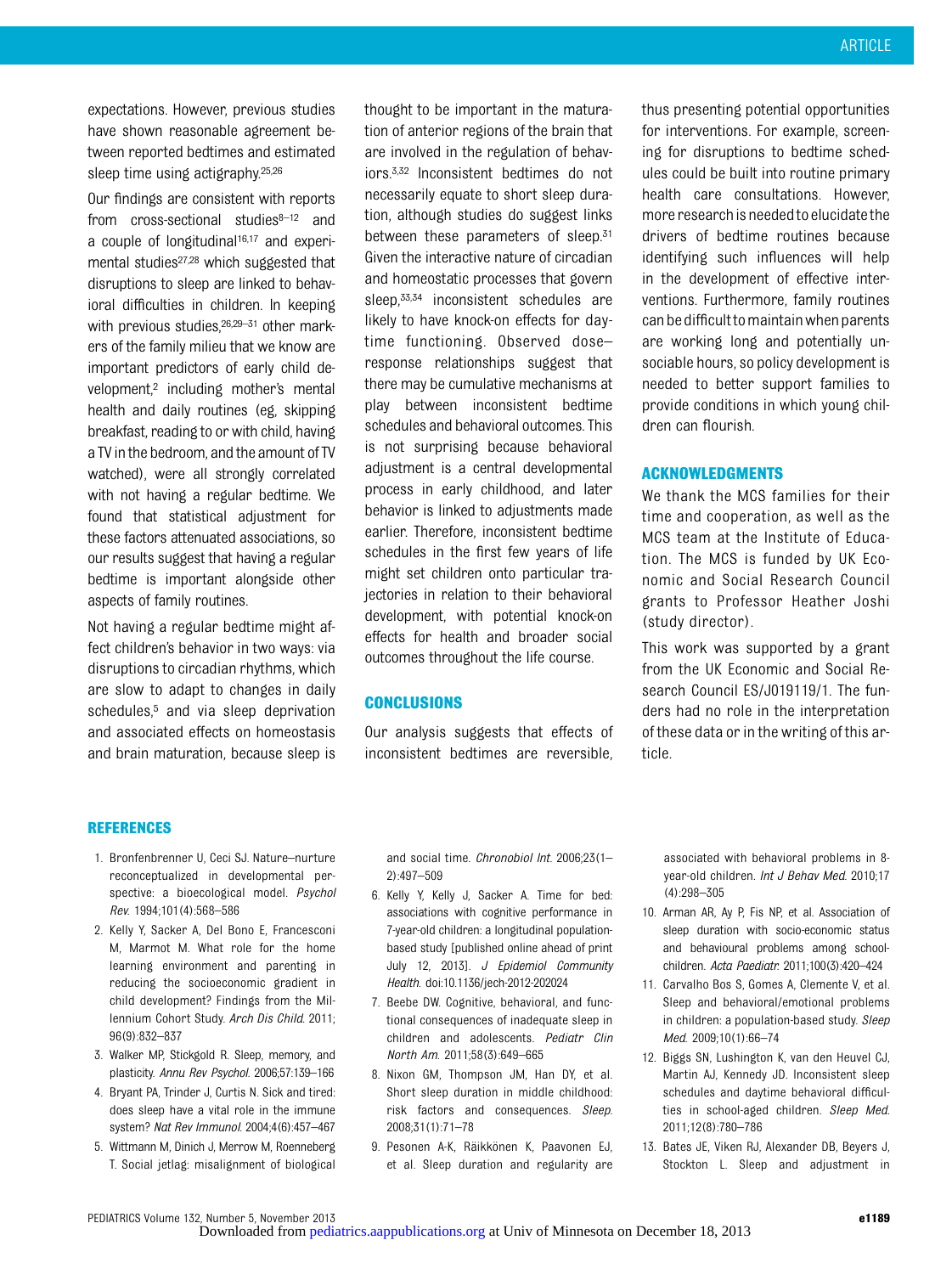preschool children: sleep diary reports by mothers relate to behavior reports by teachers. Child Dev. 2002;73(1):62–74

- 14. Sadeh A, Gruber R, Raviv A. Sleep, neurobehavioral functioning, and behavior problems in school-age children. Child Dev. 2002;73(2):405–417
- 15. El-Sheikh M, Buckhalt JA, Mark Cummings E, Keller P. Sleep disruptions and emotional insecurity are pathways of risk for children. J Child Psychol Psychiatry. 2007;48(1):88–96
- 16. Gregory AM, Eley TC, O'Connor TG, Plomin R. Etiologies of associations between childhood sleep and behavioral problems in a large twin sample. J Am Acad Child Adolesc Psychiatry. 2004;43(6):744–751
- 17. El-Sheikh M, Kelly RJ, Buckhalt JA, Benjamin Hinnant J. Children's sleep and adjustment over time: the role of socioeconomic context. Child Dev. 2010;81(3):870–883
- 18. Goodman R. The Strengths and Difficulties Questionnaire: a research note. J Child Psychol Psychiatry. 1997;38(5):581–586
- 19. Goodman R. Psychometric properties of the strengths and difficulties questionnaire. J Am Acad Child Adolesc Psychiatry. 2001;40 (11):1337–1345
- 20. Donald SG, Lang K. Inference with difference-in-differences and other panel data. Rev Econ Stat. 2007;89(2):221–233
- 21. Kessler RC, Andrews G, Colpe LJ, et al. Short screening scales to monitor population prevalences and trends in nonspecific psychological distress. Psychol Med. 2002;32(6):959–976
- 22. Straus M, Hamby S. Measuring physical and psychological maltreatment of children with the conflict tactics scale. In: Kaufman-Kantor G, Jasinski JE, eds. Out of the Darkness: Contemporary Perspectives on Family Violence. Thousand Oaks, CA: Sage; 1997
- 23. Crosby RD, Kolotkin RL, Williams GR. Defining clinically meaningful change in health-related quality of life. J Clin Epidemiol. 2003;56(5):395–407
- 24. Goodman A, Goodman R. Strengths and difficulties questionnaire as a dimensional measure of child mental health. J Am Acad Child Adolesc Psychiatry. 2009;48(4):400– 403
- 25. Werner H, Lebourgeois MK, Geiger A, Jenni OG. Assessment of chronotype in four- to eleven-year-old children: reliability and validity of the Children's Chronotype Questionnaire (CCTQ). Chronobiol Int. 2009;26(5): 992–1014
- 26. Adam EK, Snell EK, Pendry P. Sleep timing and quantity in ecological and family context: a nationally representative time-diary study. J Fam Psychol. 2007;21(1):4–19
- 27. Sadeh A, Gruber R, Raviv A. The effects of sleep restriction and extension on school-age children: what a difference an hour makes. Child Dev. 2003;74(2):444– 455
- 28. Fallone G, Acebo C, Seifer R, Carskadon MA. Experimental restriction of sleep opportunity in children: effects on teacher ratings. Sleep. 2005;28(12):1561–1567
- 29. Sadeh A, Raviv A, Gruber R. Sleep patterns and sleep disruptions in school-age children. Dev Psychol. 2000;36(3):291–301
- 30. El-Sheikh M, Buckhalt JA, Mize J, Acebo C. Marital conflict and disruption of children's sleep. Child Dev. 2006;77(1):31–43
- 31. Mindell JA, Meltzer LJ, Carskadon MA, Chervin RD. Developmental aspects of sleep hygiene: findings from the 2004 National Sleep Foundation Sleep in America Poll. Sleep Med. 2009;10(7):771–779
- 32. Ringli M, Huber R. Developmental aspects of sleep slow waves: linking sleep, brain maturation and behavior. Prog Brain Res. 2011;193:63–82
- 33. Borbély AA, Achermann P. Sleep homeostasis and models of sleep regulation. J Biol Rhythms. 1999;14(6):557–568
- 34. Tononi G, Cirelli C. Sleep function and synaptic homeostasis. Sleep Med Rev. 2006;10 (1):49–62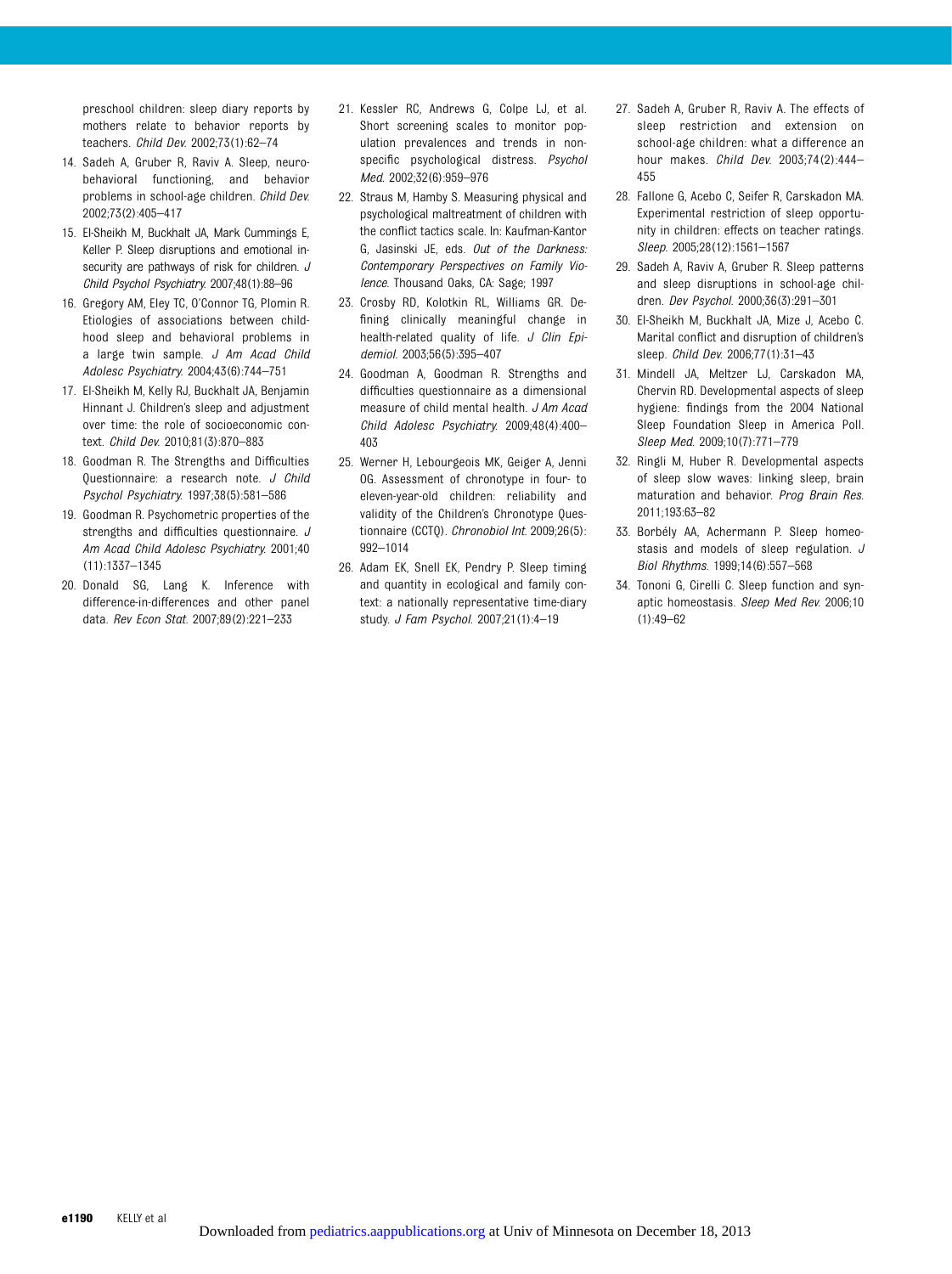| <b>APPENDIX 1</b> Socioeconomic Characteristics of Study Sample With Mother-Reported Data on |
|----------------------------------------------------------------------------------------------|
| Behavioral Difficulties Compared With Those Lost to Follow-Up                                |

|                                     | Lost to Follow-Up<br>$(n = 6831)$ | Excluded or Missing<br>Covariates ( $n = 1491$ ) | Analyzed Sample<br>$(n = 10230)$ |
|-------------------------------------|-----------------------------------|--------------------------------------------------|----------------------------------|
| Family type                         |                                   |                                                  |                                  |
| 2 parent                            | 78.6                              | 86.3                                             | 90.3                             |
| 1 parent                            | 21.4                              | 13.7                                             | 9.7                              |
| Family income                       |                                   |                                                  |                                  |
| £52,000 or more                     | 4.6                               | 5.6                                              | 7.9                              |
| £31 200-£51 999                     | 10.2                              | 12.8                                             | 19.8                             |
| £20 800-£31 199                     | 15.7                              | 17.7                                             | 23.7                             |
| £10 400-£20 799                     | 30.1                              | 30.4                                             | 28.6                             |
| Less than £10 400                   | 30.0                              | 23.9                                             | 14.1                             |
| Not known                           | 9.3                               | 9.6                                              | 5.9                              |
| Highest parental qualification      |                                   |                                                  |                                  |
| Higher degree                       | 5.6                               | 7.1                                              | 8.2                              |
| First degree or diploma             | 26.9                              | 31.9                                             | 42.9                             |
| A/AS levels                         | 16.1                              | 14.8                                             | 16.3                             |
| GCSE grades A-C                     | 28.0                              | 20.7                                             | 23.4                             |
| GCSE grades D-G                     | 7.5                               | 6.9                                              | 4.2                              |
| Other or overseas                   | 2.3                               | 3.9                                              | 0.9                              |
| None                                | 13.6                              | 14.8                                             | 4.1                              |
| Highest parental occupational class |                                   |                                                  |                                  |
| Managerial or professional          | 16.0                              | 18.8                                             | 26.3                             |
| Intermediate                        | 11.5                              | 10.4                                             | 13.6                             |
| Small employer or self-employed     | 6.9                               | 8.2                                              | 9.8                              |
| Low supervisory or technical        | 9.3                               | 9.8                                              | 10.2                             |
| Semiroutine or routine              | 48.8                              | 45.9                                             | 37.6                             |
| Refused or missing                  | 7.5                               | 6.8                                              | 2.5                              |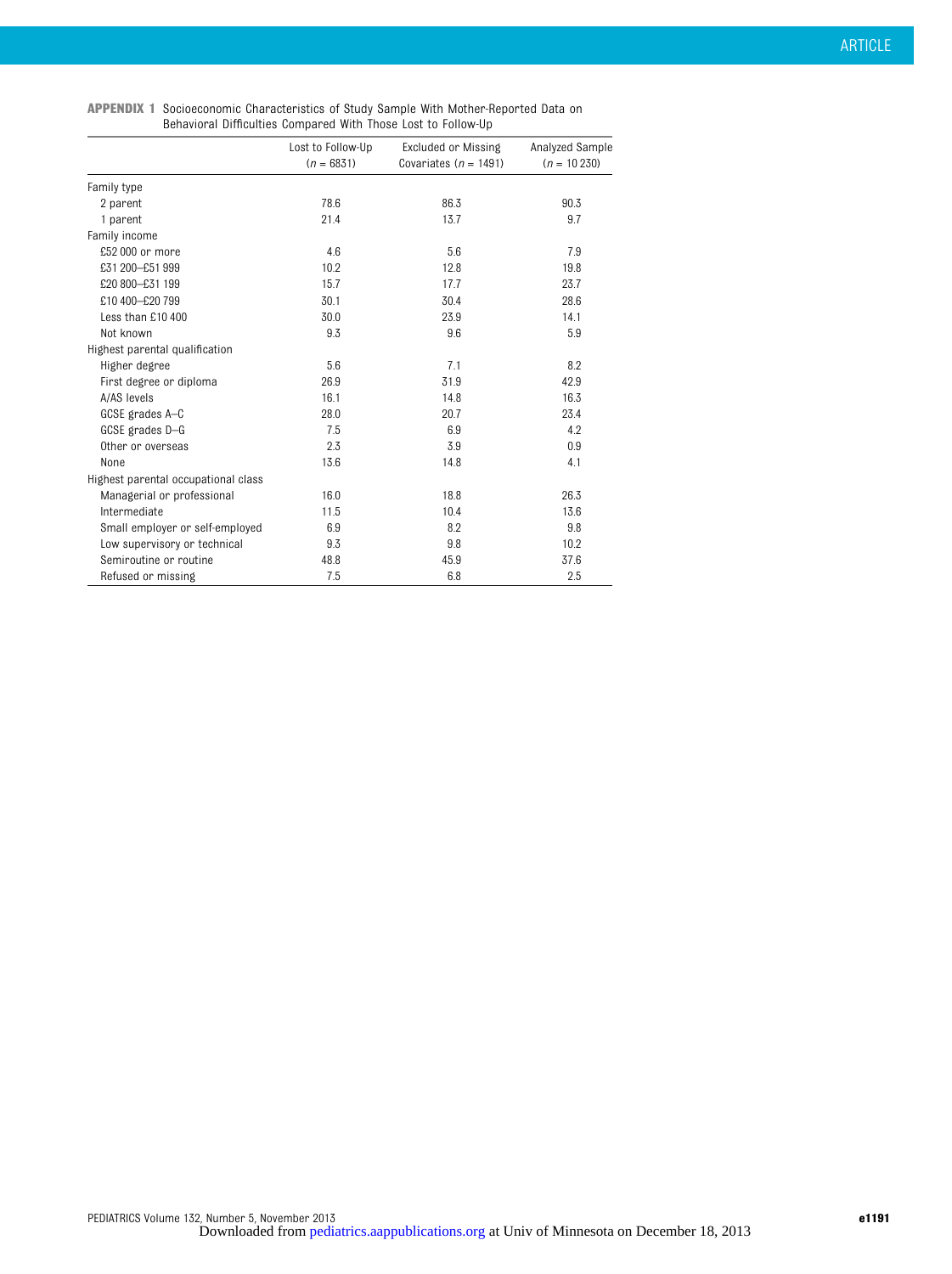| <b>APPENDIX 2</b> Distribution of Socioeconomic and Family Factors by Usual Weekday Bedtimes at Age 7 |  |  |  |  |  |  |  |  |  |  |
|-------------------------------------------------------------------------------------------------------|--|--|--|--|--|--|--|--|--|--|
|-------------------------------------------------------------------------------------------------------|--|--|--|--|--|--|--|--|--|--|

|                                                        |             |               |               | Usual Weekday Bedtime at Age 7 |               |            |
|--------------------------------------------------------|-------------|---------------|---------------|--------------------------------|---------------|------------|
|                                                        | Before 7:30 | $7:30 - 7:59$ | $8:00 - 8:29$ | $8:30 - 8:59$                  | 9:00 or Later | Nonregular |
| Child age, y, mean                                     | 7.2         | 7.2           | 7.2           | 7.3                            | 7.2           | 7.2        |
| Gender, male                                           | 45.3        | 49.8          | 51.9          | 49.7                           | 52.2          | 50.2       |
| Mother's age, y, mean                                  | 34.5        | 35.9          | 36.4          | 36.7                           | 36.0          | 36.2       |
| Birth order, firstborn                                 | 50.3        | 49.9          | 42.0          | 33.3                           | 34.0          | 39.6       |
| Family income                                          |             |               |               |                                |               |            |
| £52 000 or more                                        | 10.1        | 17.3          | 15.0          | 13.6                           | 7.3           | 7.3        |
| £31 200-£51 999                                        | 21.2        | 26.2          | 27.3          | 25.6                           | 19.0          | 17.1       |
| £20 800-£31 199                                        | 22.8        | 21.6          | 20.9          | 21.7                           | 20.4          | 21.3       |
| £10 400-£20 799                                        | 25.7        | 19.5          | 19.8          | 20.6                           | 30.6          | 24.3       |
| Less than £10 400                                      | 11.0        | 7.7           | 8.9           | 10.5                           | 12.6          | 17.6       |
| Not known                                              | 9.2         | 7.8           | 8.0           | 8.0                            | 10.0          | 12.4       |
| Highest parental qualification                         |             |               |               |                                |               |            |
|                                                        | 10.9        | 14.3          | 12.9          |                                | 9.0           | 8.2        |
| Higher degree                                          | 35.1        | 41.5          | 41.9          | 14.1<br>35.3                   | 25.8          | 29.3       |
| First degree or diploma                                |             |               |               |                                |               |            |
| A/AS levels                                            | 17.2        | 16.0          | 15.4          | 16.0                           | 19.0          | 16.4       |
| GCSE grades A-C                                        | 23.5        | 20.6          | 21.2          | 24.4                           | 26.5          | 27.4       |
| GCSE grades D-G                                        | 7.0         | 3.6           | 4.0           | 4.1                            | 7.1           | 6.2        |
| Other or overseas                                      | 1.2         | 0.6           | 1.1           | 1.3                            | 3.8           | 3.0        |
| None                                                   | 5.1         | 3.5           | 3.5           | 4.8                            | 8.8           | 9.5        |
| Mother's psychological distress, mean                  | 3.1         | 2.9           | 2.8           | 2.9                            | 3.1           | 4.0        |
| Discipline strategies score, mean                      | 1.7         | 1.6           | 1.5           | 1.4                            | 1.5           | 1.5        |
| Mother often irritated with child                      | 19.7        | 19.3          | 18.4          | 14.7                           | 16.9          | 24.4       |
| Mother's parenting competence, better than average     | 57.0        | 63.5          | 63.7          | 63.5                           | 66.9          | 55.3       |
| Breastfed, ever                                        | 66.2        | 74.7          | 71.1          | 65.9                           | 60.1          | 60.3       |
| Skips breakfast, ever                                  | 2.8         | 2.2           | 4.2           | 6.1                            | 11.6          | 13.5       |
| Helped with reading, daily                             | 22.9        | 26.3          | 22.4          | 20.0                           | 23.5          | 18.2       |
| Helped with math, daily                                | 6.8         | 6.5           | 5.6           | 5.6                            | 7.3           | 6.5        |
| Helped with writing, daily                             | 11.1        | 11.2          | 9.8           | 10.3                           | 12.5          | 10.4       |
| TV hours per weekday                                   |             |               |               |                                |               |            |
| Less than 1 h                                          | 22.7        | 23.5          | 20.7          | 15.6                           | 14.6          | 16.7       |
| 1 h to under 3 h                                       | 62.4        | 65.7          | 65.4          | 67.3                           | 65.8          | 60.1       |
| 3 h or more                                            | 14.9        | 10.8          | 13.9          | 17.0                           | 19.5          | 23.3       |
| Computer hours per weekday                             |             |               |               |                                |               |            |
|                                                        |             |               |               |                                |               |            |
| Less than 1 h                                          | 69.6        | 68.8          | 66.5          | 62.4                           | 56.0          | 56.2       |
| 1 h to under 3 h                                       | 26.9        | 28.5          | 30.1          | 33.2                           | 37.3          | 38.4       |
| 3 h or more                                            | 3.5         | 2.7           | 3.4           | 4.4                            | 6.7           | 5.4        |
| Parental employment                                    |             |               |               |                                |               |            |
| 2-parent household                                     |             |               |               |                                |               |            |
| Both employed                                          | 47.4        | 57.3          | 56.2          | 56.1                           | 45.6          | 47.1       |
| Mother only                                            | 1.2         | 1.9           | 1.7           | 1.5                            | 2.7           | 2.2        |
| Father only                                            | 22.6        | 21.4          | 20.5          | 18.0                           | 21.5          | 20.4       |
| Neither                                                | 6.8         | 3.7           | 2.7           | 3.2                            | 6.2           | 4.7        |
| 1-parent household                                     |             |               |               |                                |               |            |
| Employed                                               | 9.9         | 8.9           | 10.8          | 11.6                           | 11.7          | 12.7       |
| Not employed                                           | 12.0        | 6.8           | 8.2           | 9.6                            | 12.4          | 13.1       |
| Mother's view of amount of time with child, not enough | 31.4        | 32.2          | 33.4          | 32.6                           | 27.8          | 32.3       |
| Father's view of amount of time with child, not enough | 59.2        | 62.2          | 57.6          | 58.3                           | 45.8          | 49.2       |
| Child attends breakfast club                           | 10.2        | 9.9           | 11.4          | 12.7                           | 11.7          | 10.0       |
| Any other child care                                   | 32.1        | 28.8          | 31.6          | 36.7                           | 36.3          | 40.1       |
| Child read to, daily                                   | 49.9        | 55.4          | 49.4          | 42.4                           | 33.8          | 36.1       |
| TV time rules                                          | 89.7        | 86.4          | 86.2          | 82.7                           | 75.2          | 67.6       |
| Overcrowding                                           | 9.2         | 4.7           | 6.4           | 8.2                            | 14.7          | 13.0       |
| Child wets bed                                         | 13.8        | 14.0          | 15.0          | 14.4                           | 11.4          | 14.1       |
| Child's sleep disturbed by wheezing                    | 7.2         | 6.8           | 7.2           | 6.6                            | 7.5           | 9.5        |
| TV in bedroom                                          | 55.0        | 44.6          | 49.3          | 57.6                           | 63.8          | 64.2       |
|                                                        |             |               |               |                                |               |            |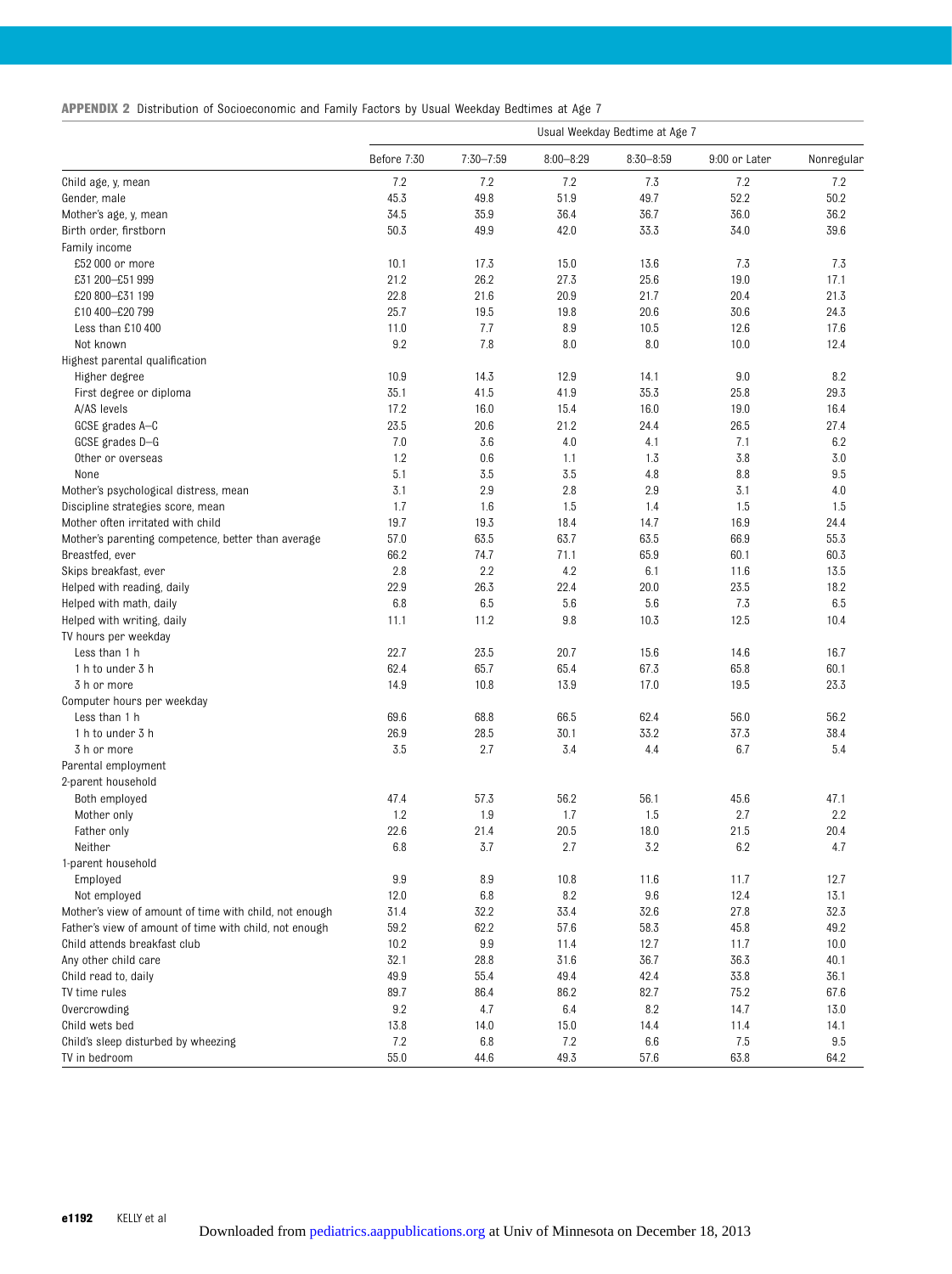| <b>APPENDIX 3</b> Behavioral Difficulties Subscale Scores, Mean (95% CI), by Weekday Bedtimes |          |  |  |  |  |  |
|-----------------------------------------------------------------------------------------------|----------|--|--|--|--|--|
|                                                                                               | at Age 7 |  |  |  |  |  |

|                           | Mean Score (CI)     |                     |  |  |
|---------------------------|---------------------|---------------------|--|--|
|                           | Mother Report       | Teacher Report      |  |  |
| Conduct problems          |                     |                     |  |  |
| Before 7:30               | 1.33 (1.23 to 1.43) | 0.71 (0.58 to 0.84) |  |  |
| $7:30 - 7:59$             | 1.23 (1.16 to 1.31) | 0.70 (0.61 to 0.79) |  |  |
| $8:00 - 8:29$             | 1.30 (1.23 to 1.36) | 0.66 (0.60 to 0.73) |  |  |
| $8:30 - 8:59$             | 1.27 (1.19 to 1.34) | 0.60 (0.52 to 0.69) |  |  |
| 9:00 or later             | 1.43 (1.31 to 1.56) | 0.77 (0.62 to 0.91) |  |  |
| Not regular               | 1.79 (1.66 to 1.93) | 0.92 (0.76 to 1.09) |  |  |
| Hyperactivity             |                     |                     |  |  |
| Before 7:30               | 3.27 (3.09 to 3.45) | 2.87 (2.63 to 3.11) |  |  |
| $7:30 - 7:59$             | 3.12 (3.00 to 3.25) | 2.62 (2.45 to 2.78) |  |  |
| $8:00 - 8:29$             | 3.22 (3.11 to 3.32) | 2.65 (2.51 to 2.79) |  |  |
| $8:30 - 8:59$             | 3.06 (2.93 to 3.20) | 2.51 (2.33 to 2.70) |  |  |
| 9:00 or later             | 3.47 (3.30 to 3.65) | 2.86 (2.60 to 3.12) |  |  |
| Not regular               | 3.81 (3.62 to 3.99) | 3.27 (2.97 to 3.57) |  |  |
| <b>Emotional symptoms</b> |                     |                     |  |  |
| Before 7:30               | 1.53 (1.40 to 1.65) | 1.45 (1.27 to 1.62) |  |  |
| 7:30-7:59                 | 1.42 (1.34 to 1.50) | 1.35 (1.24 to 1.46) |  |  |
| $8:00 - 8:29$             | 1.38 (1.32 to 1.45) | 1.44 (1.35 to 1.53) |  |  |
| $8:30 - 8:59$             | 1.35 (1.25 to 1.46) | 1.27 (1.14 to 1.40) |  |  |
| 9:00 or later             | 1.64 (1.49 to 1.78) | 1.30 (1.12 to 1.47) |  |  |
| Not regular               | 1.83 (1.68 to 1.97) | 1.68 (1.48 to 1.87) |  |  |
| Peer problems             |                     |                     |  |  |
| Before 7:30               | 1.18 (1.06 to 1.30) | 1.21 (1.06 to 1.36) |  |  |
| 7:30-7:59                 | 1.10 (1.02 to 1.17) | 1.05 (0.96 to 1.13) |  |  |
| $8:00 - 8:29$             | 1.06 (1.00 to 1.12) | 1.05 (0.97 to 1.13) |  |  |
| $8:30 - 8:59$             | 0.96 (0.88 to 1.04) | 0.93 (0.83 to 1.02) |  |  |
| 9:00 or later             | 1.29 (1.16 to 1.41) | 1.05 (0.91 to 1.19) |  |  |
| Not regular               | 1.57 (1.43 to 1.70) | 1.32 (1.14 to 1.50) |  |  |